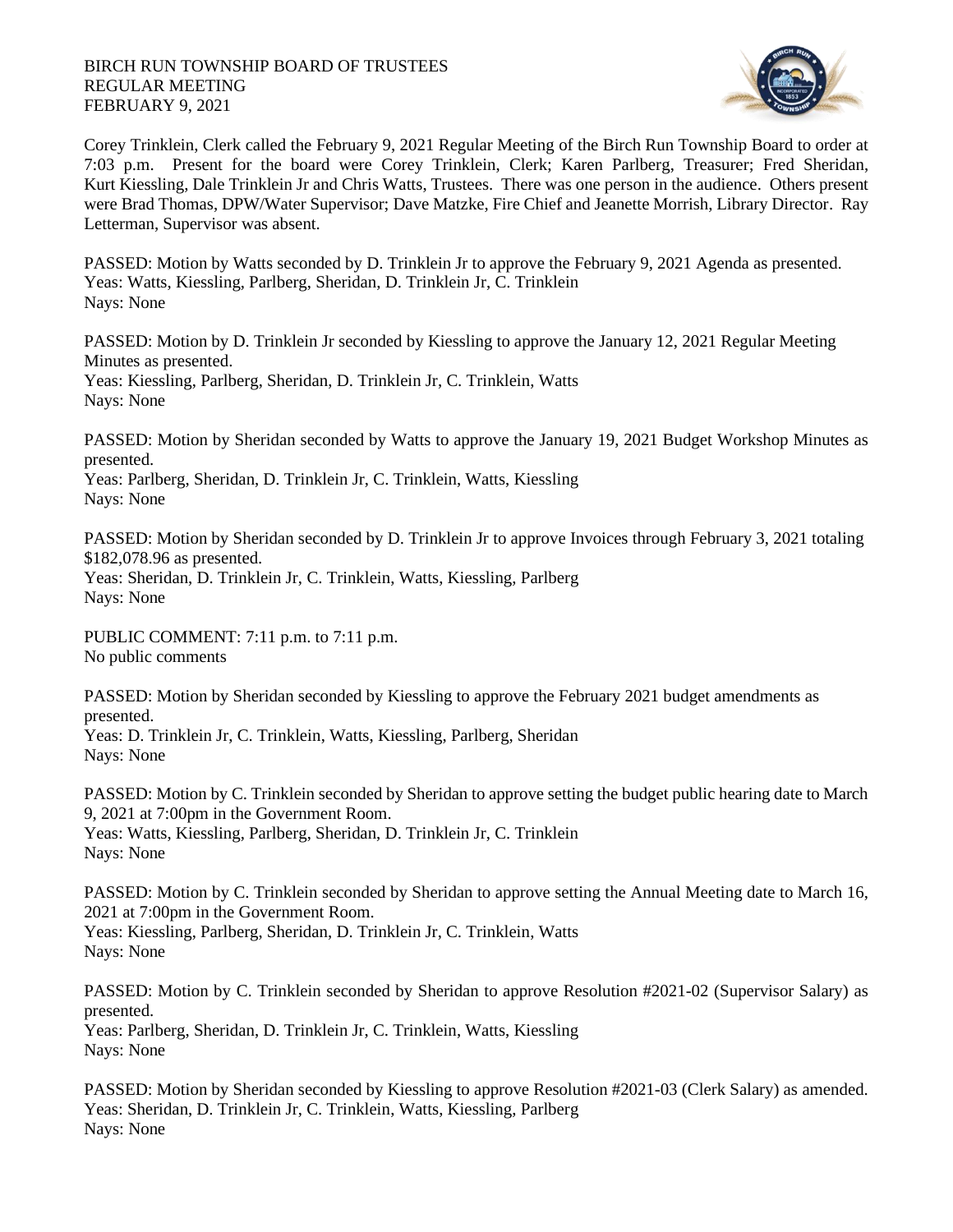PASSED: Motion by C. Trinklein seconded by Sheridan to approve Resolution #2021-04 (Treasurer Salary) as presented.

Yeas: D. Trinklein Jr, C. Trinklein, Watts, Kiessling, Parlberg, Sheridan Nays: None

PASSED: Motion by C. Trinklein seconded by Sheridan to approve Resolution #2021-05 (Trustee Salary) as amended.

Yeas: Watts, Kiessling, Parlberg, Sheridan, D. Trinklein Jr, C. Trinklein Nays: None

PASSED: Motion by D. Trinklein Jr seconded by Sheridan to approve Resolution #2021-06 (Waive Penalties for Non-Filing of PTA's) as presented

Yeas: Kiessling, Parlberg, Sheridan, D. Trinklein Jr, C. Trinklein, Watts Nays: None

PASSED: Motion by C. Trinklein seconded by Sheridan to approve Eliminating Administrative Resolution #2019-03 (Hardship Property Tax Reduction Rules and Regulations). Yeas: Parlberg, Sheridan, D. Trinklein Jr, C. Trinklein, Watts, Kiessling Nays: None

PASSED: Motion by C. Trinklein seconded by D. Trinklein Jr to approve Resolution #2021-07 (Hardship Property Tax Reduction Rules and Regulations) as presented. Yeas: Sheridan, D. Trinklein Jr, C. Trinklein, Watts, Kiessling, Parlberg Nays: None

PASSED: Motion by C. Trinklein seconded by D. Trinklein Jr to approve amending Administrative Resolution 2017-02 (Receipting & Deposit Policy) as presented. Yeas: D. Trinklein Jr, C. Trinklein, Watts, Kiessling, Parlberg, Sheridan Nays: None

PASSED: Motion by C. Trinklein seconded by Kiessling to approve purchasing assessing record filing cabinets from DBI at a cost not to exceed \$1,200.00. Yeas: Watts, Kiessling, Parlberg, Sheridan, D. Trinklein Jr, C. Trinklein Nays: None

PASSED: Motion by Kiessling seconded by Watts to approve sending the raising of the sewer station out to bids. Yeas: Kiessling, Parlberg, Sheridan, D. Trinklein Jr, C. Trinklein, Watts Nays: None

PASSED: Motion by Kiessling seconded by C. Trinklein to approve the park pavilion rental application & the Terms and Conditions.

Yeas: Parlberg, Sheridan, D. Trinklein Jr, C. Trinklein, Watts, Kiessling Nays: None

PASSED: Motion by Sheridan seconded by D. Trinklein Jr to approve sending the Pagels and Canada watermain project to bid. Yeas: Sheridan, D. Trinklein Jr, C. Trinklein, Watts, Kiessling, Parlberg Nays: None

PASSED: Motion by Sheridan seconded by Watts to approve sending the Bolt Program #1 and Bolt Program #2 to bid. Yeas: D. Trinklein Jr, C. Trinklein, Watts, Kiessling, Parlberg, Sheridan Nays: None

PASSED: Motion by D. Trinklein Jr seconded by Watts to approve hiring three people for up to 24 hours a week per person for 2021 seasonal DPW help from April 19, 2021 through October 15, 2021. Yeas: Kiessling, Parlberg, Sheridan, D. Trinklein Jr, C. Trinklein, Watts Nays: None